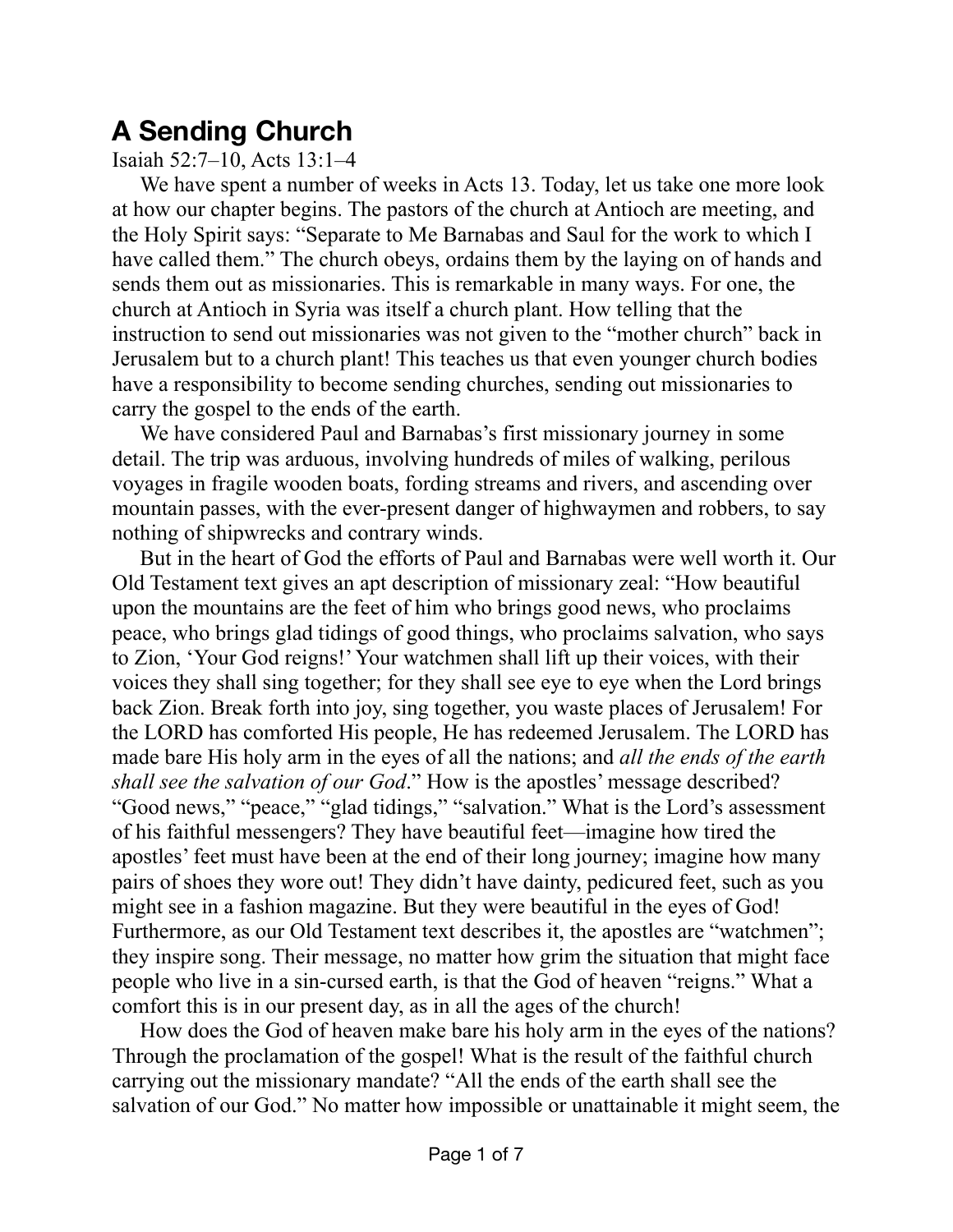church's mission will ultimately be achieved, and Christ's kingdom will be victorious. The gospel is good news—the very best news there is. As we consider our text this morning let us consider three things, the cost, the price and the challenge. First,

## **1. The cost**

The Holy Ghost said, "Separate unto me Barnabas and Saul." Clearly it was God's plan to propagate his message by human messengers who would give their lives to spreading the gospel. "It pleased God by the foolishness of preaching to save them that believe" (1 Cor. 1:21). God could have spoken directly from heaven. Or he could have sent angels to deliver his message. Instead, he chose *men* —Barnabas and Saul.

Barnabas was a Levite from the island of Cyprus. He owned some land which he sold, bringing the money and laying it at the apostles' feet (Acts 4). He was a man committed to Christ and willing to use his personal means for the advance of the gospel. His birth name was Joses (or Joseph), but the apostles called him Barnabas, meaning *son of consolation*. Apparently Barnabas was an encourager gifted in one-on-one discipleship. When Paul returned to Jerusalem after his conversion, Barnabas took him under his wing and introduced him to the apostles; apparently they had previously known one another. Easton observes that the impressive growth of the church at Antioch led the apostles in Jerusalem to send Barnabas there to provide leadership. He found the work so demanding that he went to Tarsus in search of Saul to assist him. Saul returned with him to Antioch and labored with him there for a whole year (Acts 11:25).

Saul himself was a native of Tarsus, the capital of Cilicia, a Roman province in the southeast of Asia Minor. Tarsus was a wealthy commercial center, and had a university. Saul's father was a Pharisee of the tribe of Benjamin. As a young man Saul was sent to Jerusalem for study, where he became a pupil of the celebrated rabbi Gamaliel. After his studies he likely returned to Tarsus, but soon after Jesus' crucifixion we find him back in Jerusalem. Following the martyrdom of Stephen persecution arose against the followers of Christ. Saul took a prominent part in this, even leading a posse to Damascus to arrest Christians there, but on the way he had a vision of the resurrected Christ and became a Christian.

Though Barnabas and Saul were committed Christians with a zeal to reach people for Christ, they were nonetheless mere *men*, subject to the same temptations as other men. At the beginning of their second missionary journey they got into a sharp disagreement whether to take John Mark with them, and they parted ways.

What did it mean for the church at Antioch to become a sending church? For one thing, it meant the loss of Barnabas and Saul. Anytime a church sends leaders to take the gospel to an unreached people, it leaves a hole. I remember when my son and daughter-in-law felt the call to take the gospel as mission educators to the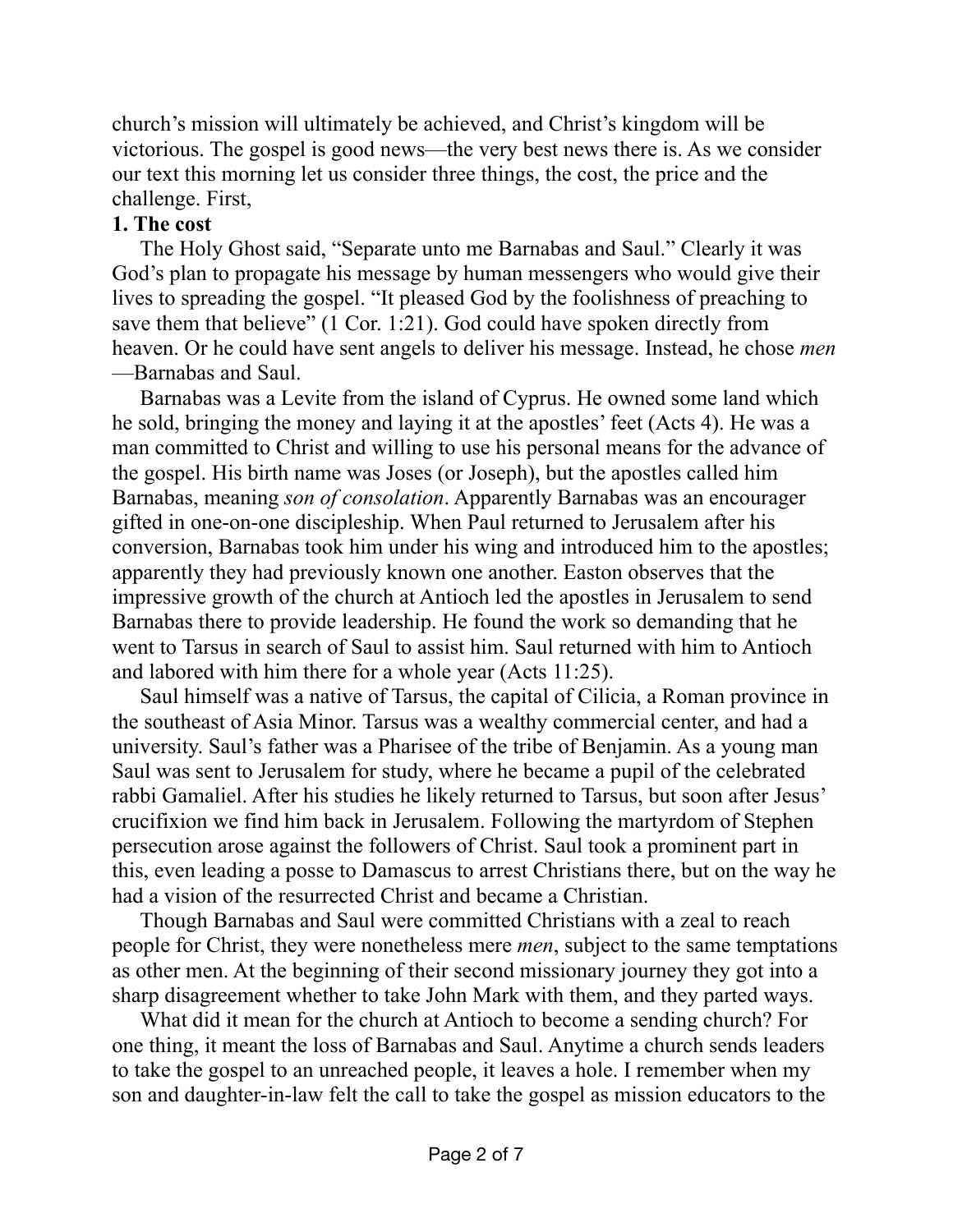Middle East, one of the elders of their church, a man whose wife and children were very active in the church's ministry, came to him and said, "Jeff, you can't leave here. God is using you here. You are very much needed here. Your work is essential."

But our Lord said, "The harvest truly is plenteous, but the laborers are few; pray ye therefore the Lord of the harvest, that he will send forth laborers into his harvest" (Matt. 9:37–38). When the church sends laborers to do gospel-labor in a different part of the harvest, their leaving inevitably leaves a hole in the sending church. The people of the congregation will miss them. But that's not all. The sending congregation must commit itself to financially support the missionaries. There will be some who will say, "Why are we sending our best and brightest elsewhere, when there is such a need here?" And the funds to send out missionaries will be missed as well. What congregation could not do more if it had more funds at its disposal?

Sending out a missionary is an act of faith. A congregation commits itself to send one of its own to the field. It commits itself to financially support his ministry. And it commits itself to pray. There are always many local needs to pray about, but the missionary particularly is in the devil's cross-hairs. The devil is not pleased when an articulate man of God begins to preach the gospel. The church cannot avoid spiritual warfare, as two opposing kingdoms are in conflict—the kingdom of Christ and the kingdom of Satan. But we are promised victory through the power of prayer. Paul wrote, "Finally, my brethren, be strong in the Lord, and in the power of his might. Put on the whole armor of God, that ye may be able to stand against the wiles of the devil. For we wrestle not against flesh and blood, but against principalities, against powers, against the rulers of the darkness of this world, against spiritual wickedness in high places. Wherefore take unto you the whole armor of God, that ye may be able to withstand in the evil day, and having done all, to stand.["](#page-2-0)<sup>[1](#page-2-0)</sup> As the sending church faithfully prays, the proclamation of the gospel goes out victoriously, winning the lost to the Savior. Men, women and whole families are rescued out of the kingdom of darkness and brought into the kingdom of God's dear Son. Yes, there is a cost to being a sending church, but an obedient congregation can expect God's blessing. Not only is there the cost, there is also

## <span id="page-2-1"></span>**2. The price**

There is a price to the missionary and to the sending church. Here is a preacher of the gospel who must go through the upheaval of moving himself and his family away from his own familiar culture to a new, strange and unfamiliar culture. Cross-

<span id="page-2-0"></span>[<sup>1</sup>](#page-2-1) Eph. 6:10–13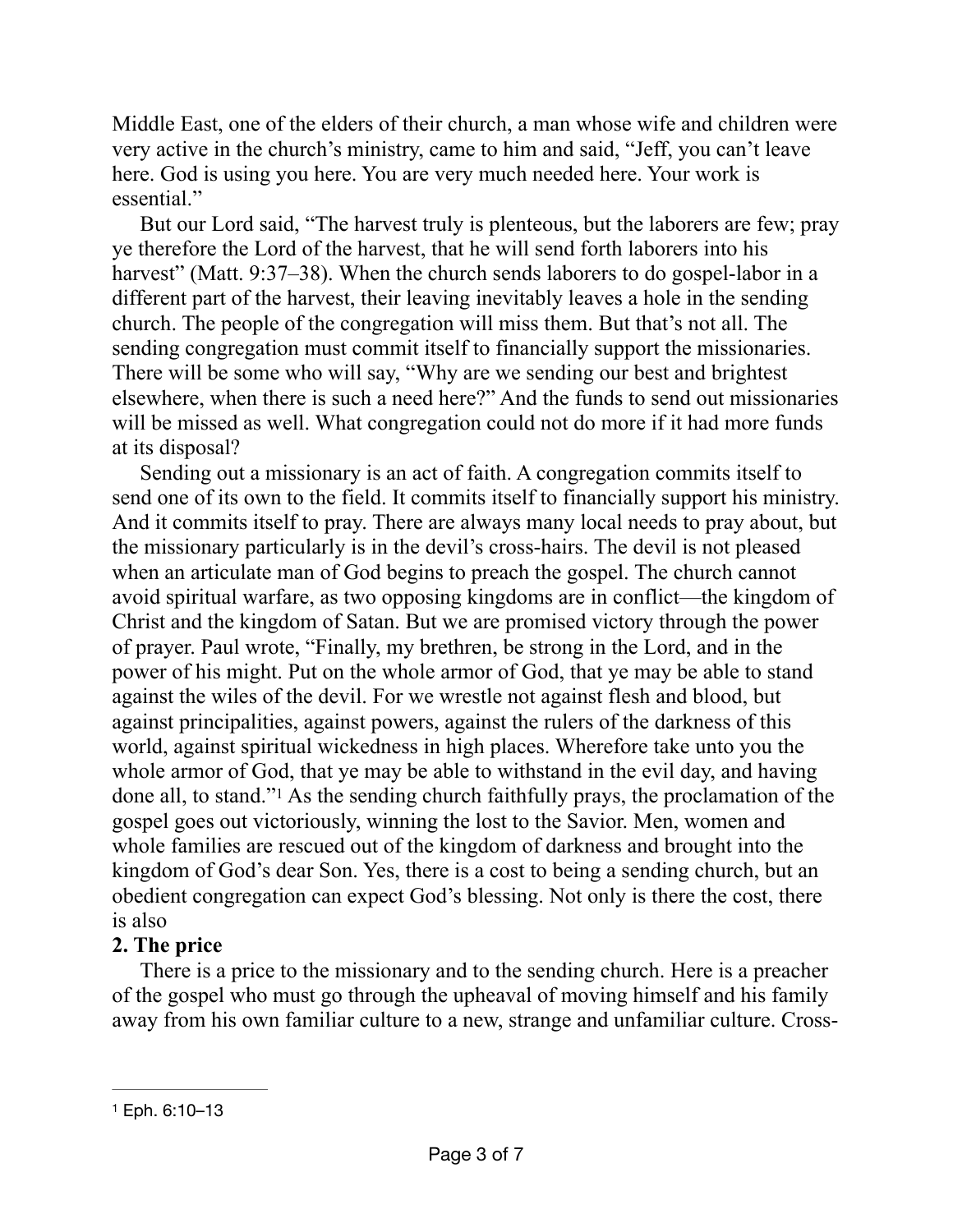cultural ministry is not easy. The man called to missionary work must be flexible, trusting in the power of God to help him overcome discouragement and danger.

Then there's the financial cost. The apostle John speaks of this in 3 John 7: "For his name's sake they went forth, *taking nothing of the Gentiles*." The gospel is not a business, a moneymaking enterprise. The apostle Peter maintains that the man called to the ministry must serve "not by compulsion but willingly, not for dishonest gain but eagerly" (1 Pet. 5:2). It degrades the gospel for either the minister himself or the sending church to proceed with the hope of making a profit. The gospel must always be given with the attitude "freely ye have received, freely give" (Matt. 10:8). Though it is appropriate that "they which preach the gospel should live of the gospel" (1 Cor. 9:14), the gospel must be preached to lost souls irrespective of their ability to pay. In the early stages of disciple-making the cost must be borne by the sending church.

But in the case of the person who *receives* the gospel, the invitation is given, "Ho, every one that thirsteth, come ye to the waters, and he that hath no money; come ye, buy, and eat; yea, come, buy wine and milk *without money and without price*" (Isa. 55:1). The gospel is good news—the greatest news there is. It will positively impact all who receive it. What price could a person put on being rescued from death and the devil and introduced to the Savior and lover of his soul, who will take him to heaven? Christ is the unspeakable gift, and his salvation is positively priceless. Whether you're financially well-off or have no money at all, you are invited to come to Christ and receive the gospel, the most precious thing in the world—bar none.

Late night infomercials promise to solve a problem or make life more convenient. They create a sense of urgency to induce their viewers to get out their credit card. A good infomercial can make a product seem too good to be true. Viewers are offered bonuses, gifts or limited-time offers to encourage them to make impulse decisions. Yet there is often buyer's remorse—a feeling of regret after making a purchase.

There is no buyer's remorse with the gospel! If you come to Christ, he will wash away your sins in his own blood and credit to you his perfect righteousness as a free gift. He promises to never leave you nor forsake you. He promises to make you his child and take you to heaven. The salvation he offers is guaranteed: regarding those whom he died to save he says, "none of them is lost, but the son of perdition; that the scripture might be fulfilled" (John 17:12).

The cost to the receiver is zero—paid in full by the precious blood of the Son of God. If you want to buy a luxury car or property, you have to have the money. Recently there was a newspaper story of sought-after real properties in our area with asking prices up to \$2.5 million dollars—well beyond the means of middle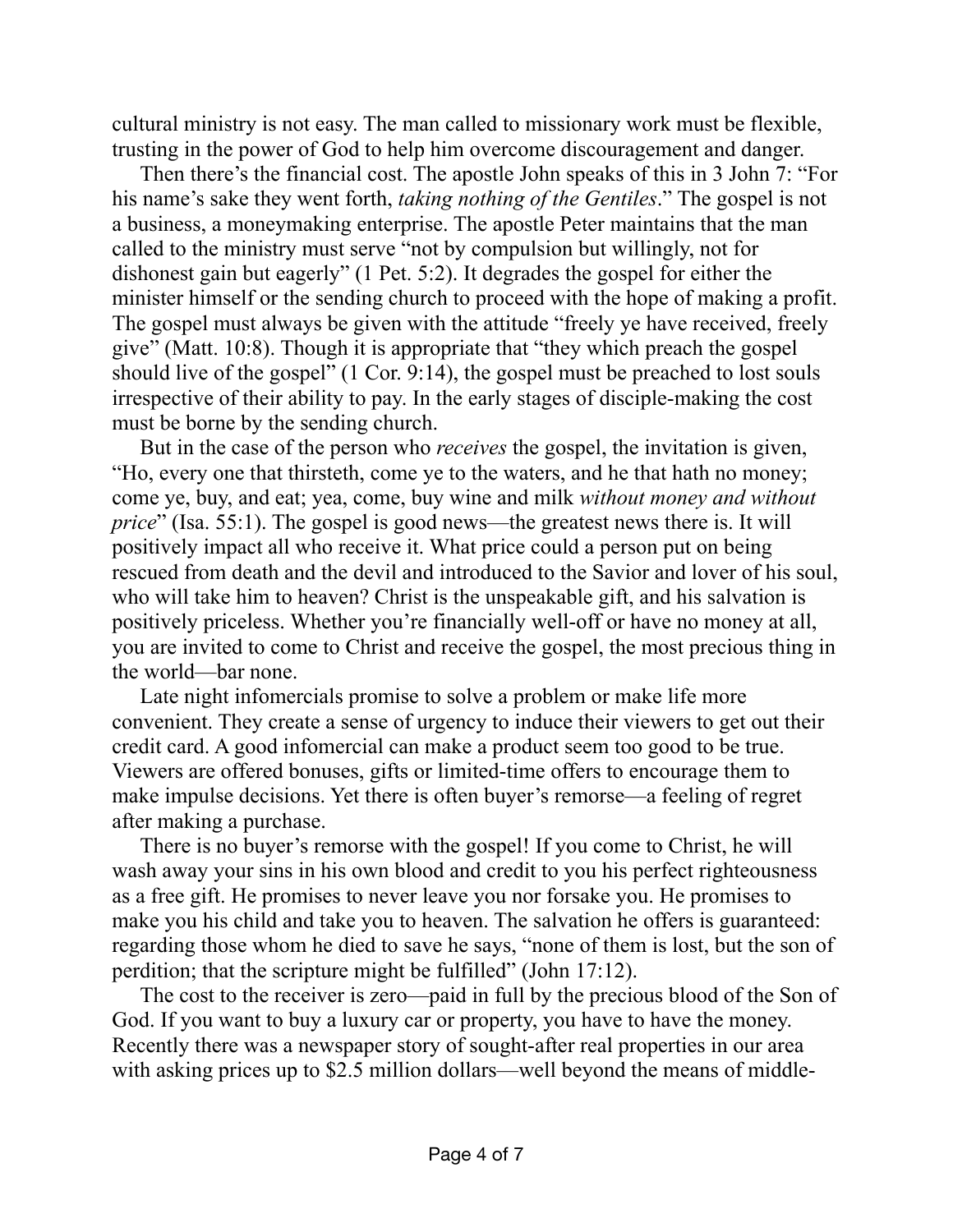class buyers. The common people are priced out of the market. Prices are even higher in other parts of the country.

But not so with the gospel! The cost to the receiver is zero, but salvation is the pearl of great price, purchased by the offering-up of the life blood of the Son of God. Christ had to give everything so that we, his people, could possess eternal salvation.

We have considered the cost and the price, finally, consider

## **3. The challenge**

Here was a growing church reaching people for Christ in Antioch. But the Holy Spirit spoke: "separate to me Barnabas and Saul for the work to which I have called them." The church was obedient and sent away two gifted men to the regions beyond. It committed itself to prayer and financial support, not knowing whether the mission would bear fruit or not. The church caught the vision of a lost world in need of the gospel. But would self-sustaining churches be established, or would they fizzle? Throughout history both things have happened. But supporting missions brings blessings both to the sending church and to those who receive the gospel. The sending church is blessed, knowing that it has been obedient to Christ, and that he promises that his obedient servants shall not lose their reward. And those who receive the gospel become the heirs of eternal life. Christ promises to give life both in the hereafter and in the here-and-now. He says, "I give unto them eternal life; and they shall never perish, neither shall any man pluck them out of my hand" (John 10:28). He also promises, "I am come that they might have life, and that they might have it more abundantly" (John 10:10). What a reward! Abundant life in the here-and-now and eternal life thereafter! If you come to Christ, he will give you love, joy and peace. He will give you hope in a world of hopelessness. He will give you a sense of purpose and an eternal destiny.

I read an interview with a prominent doctor and medical ethicist who argues that life after 75 is not worth living. A few years ago he published an essay called "Why I Hope to Die at 75." He vowed to refuse heroic medical interventions and antibiotics once he turned 75. He argues that older Americans live too long in a diminished state, raising the question "whether our consumption is worth our contribution." The interviewer asked him, "Isn't that an extreme position?" His answer: I'm not committing suicide. I'm not asking for euthanasia. I'm going to stop taking medications with the sole justification to prolong my life. Later he says, I do fear death. But I think I fear being sort of decrepit and falling apart more[.2](#page-4-0)

<span id="page-4-1"></span>What a sad way to look at aging! The Bible regards old age as a crowning achievement. The Christian doesn't have to fear old age. God promises to look after his people. He says, "Even to your old age, I am he, and even to gray hairs I

<span id="page-4-0"></span>https://www.technologyreview.com/2019/08/21/238642/a-doctor-and-medical-ethicist- [2](#page-4-1) argues-life-after-75-is-not-worth-living/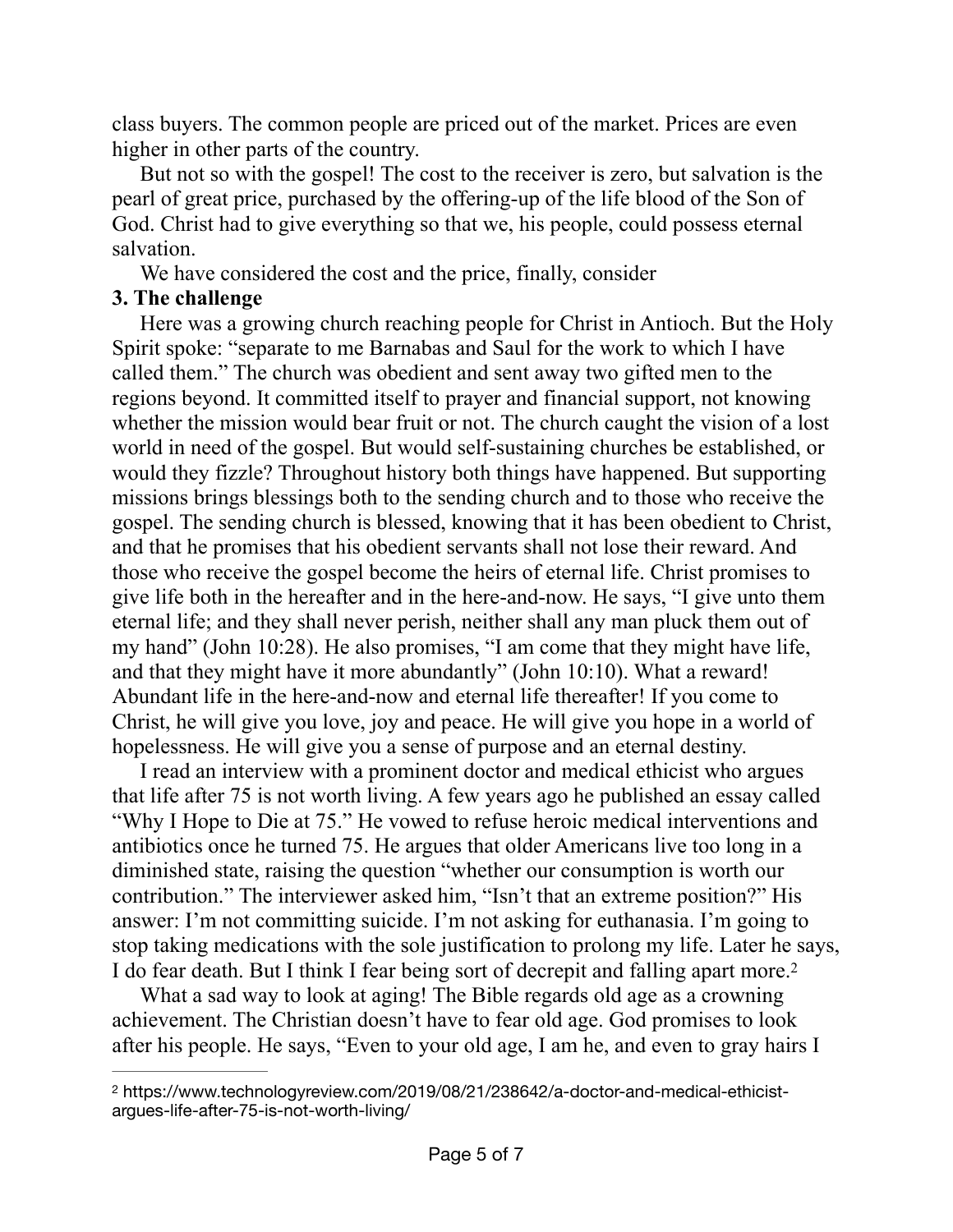will carry you! I have made, and I will bear; even I will carry, and will deliver you" (Isa. 46:4). He promises, "Those who are planted in the house of the Lord shall flourish in the courts of our God. They shall still bear fruit in old age; they shall be fresh and flourishing" (Ps. 92:13–14). God's people are to honor older saints: "You shall rise before the gray headed and honor the presence of an old man, and fear your God: I am the LORD" (Lev. 19:32). Old age brings its share of sorrows, but for the Christian we "sorrow not, even as others which have no hope" (1 Thess. 4:13). For the Christian, life after 75 is indeed worth living!

The work of identifying and ordering gifted men and sending them out as church planters continues. Churches that are too small to send out evangelists and church planters can band together and pool their resources. Our church is small though not insignificant. "God has chosen the weak things of the world to put to shame the things which are mighty.["3](#page-5-0)

<span id="page-5-1"></span>Today is the first Lord's day in November. Later this month we will celebrate Thanksgiving Day. Giving thanks is something that God encourages, something that honors him. Each year the OPC General Assembly encourages the congregations to take a Thank Offering which goes in its entirety to the Great Commission work of Christian education, home missions and foreign missions. If the Lord has saved you, if he has brought you out of the kingdom of darkness into the kingdom of his dear Son, if he has rescued you from hell and promised you heaven, if he has changed your heart and made you a lover of Christ, then your whole purpose has changed. Whereas once you formerly lived for self, now you live for Christ. You have a whole new outlook and new priorities. Out of gratitude to him who gave his life for you, you now want to give your life as a living sacrifice. You want to be a good steward over all that Christ has given you. Toward the end of the year, as we each reflect on the Lord's goodness to us over the past year—how he has given us far more than we deserve, how he has blessed us exceedingly above all that we could ask or think—then we want to ask ourselves, how can I show my thanks to him? What would be an appropriate gift?

A couple churches in our presbytery have sent out evangelists to start new churches. Though that work is beyond the capability of our own local church at present, through the annual Thank Offering we at Grace OPC have the privilege of investing in the Great Commission and promoting the work that is closest to our Savior's heart: the establishing of new churches and mission works. Be assured, dear one, that he who said, "I will build my church; and the gates of hell shall not prevail against it" is still committed to this work. Be assured as well that as you sacrifice your time, treasure and prayers to this endeavor, he will bless you. "Give, and it shall be given unto you; good measure, pressed down, and shaken together,

<span id="page-5-0"></span>[<sup>3</sup>](#page-5-1) 1 Cor. 1:27